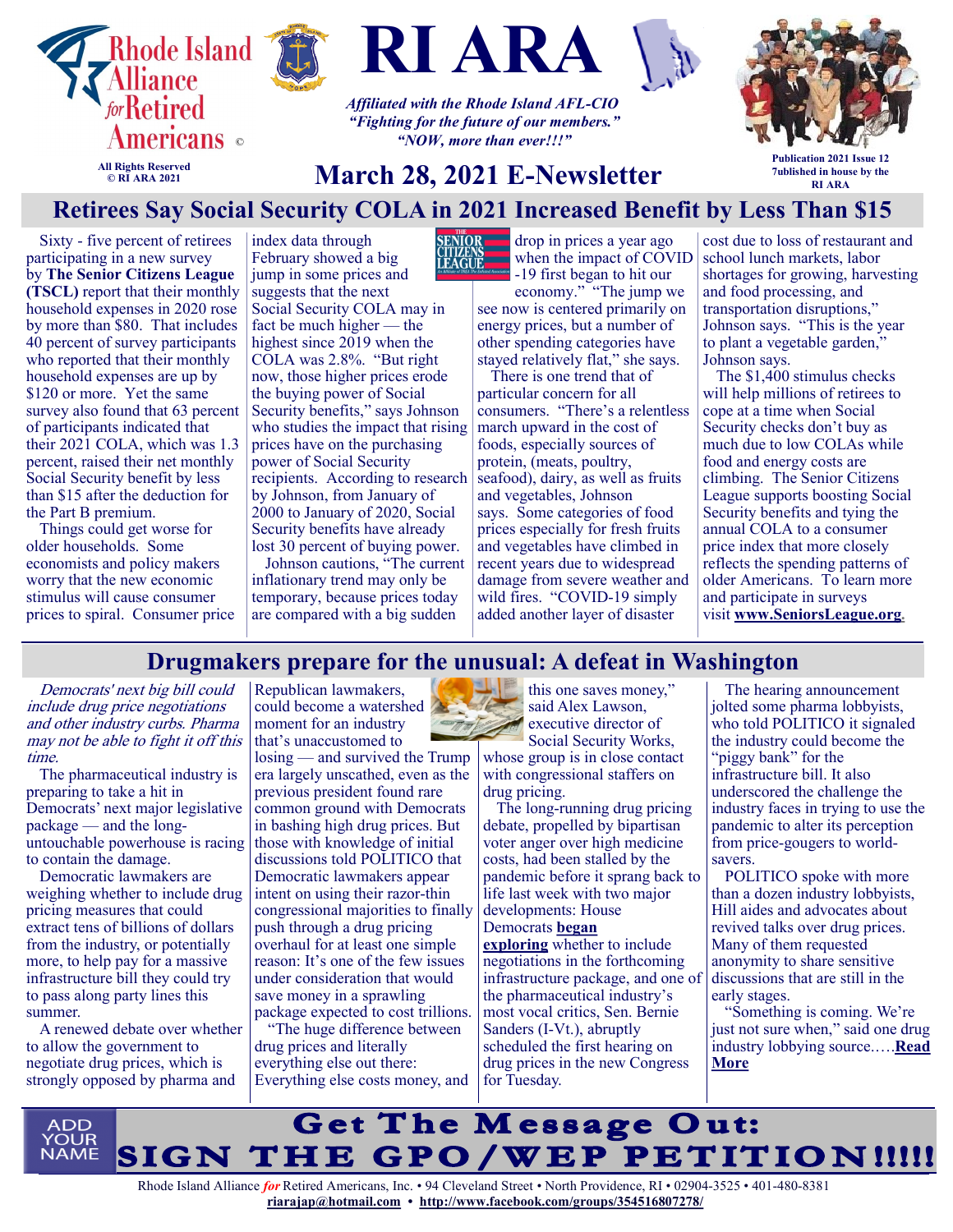#### **Landmark Covid Relief Law Pumps More Than \$100 Billion Into Public Health**

Acknowledging that chronic underfunding of public health contributed significantly to the nation's fragmented response to the coronavirus pandemic, Democrats included more than \$100 billion in the recently enacted relief package to address urgent needs and enhance future efforts.

"The pandemic has given us possibly the best chance we've ever had of getting on the right track to shore up our public health resources," said Jeffrey Levi, a professor of health management at the George Washington University School of Public Health. "Tens of millions of us have directly experienced what happens when our country is not prepared."

Even so, Levi and other public health advocates worry that momentum will wane once the pandemic abates, as it has after past crises and natural disasters. They also say that more sustained funding will be needed over the next decade and beyond to address **long-[festering](https://khn.org/news/tag/underfunded-and-under-threat/)  [problems.](https://khn.org/news/tag/underfunded-and-under-threat/)**

"We heartily support this new law," said Dr. Georges Benjamin, executive director of the American Public Health Association. "But many of its provisions are for one-time and time-limited increases in funding for covid-related needs and financial distress. What we hope is that this will be a down payment on a long-term



commitment to enhancing public health infrastructure and hiring

more public health workers at the federal, state and local levels."

He pointed to long-term public health issues that existed before the pandemic, such as high rates of obesity and uncontrolled diabetes, that compounded covid -related hospitalization and deaths in the U.S.

The law steers \$49 billion toward enhancing coronavirus testing, contact tracing and genomic sequencing, to help identify and track virus variants. Even if the number of infections declines, the money assures these efforts continue for the rest of this year and into 2022 if

needed.

Another \$50 billion goes to the Federal Emergency Management Agency to support vaccine distribution and logistical and social support in areas hardest hit by pandemicrelated job loss and financial strain. This includes such activities as food distribution.

States and local government agencies are allotted \$350 billion to make up for lost tax revenue amid the pandemiccaused recession. Some of that money is expected to be spent on pandemic response and public health programs, but it comes with a deadline. It must be spent by Dec. 31, 2024….**[Read More](https://khn.org/news/article/public-health-gets-100-billion-dollar-boost-from-biden-covid-relief-law/)**

### **CMS ends policy allowing some Medicare Part D plans to cover fewer drugs**

The Biden administration on Tuesday ended a Trump-era policy that would have allowed **[Medicare](https://www.modernhealthcare.com/medicare)** Part D **[plans](https://www.modernhealthcare.com/section/insurance)** to cover fewer drugs under a new pay model.

When CMS' Center for Medicare and Medicaid Innovation requested Part D Payment Modernization applications for 2022 in January, it said that plans participating in the model wouldn't have to cover all drugs in five of the six protected drug classes: anticonvulsants, immunosuppressants, antidepressants, antipsychotics and antineoplastics. It also allowed Part D plans to only include one drug per class in their formulary instead of two drugs, as currently required, and paused the 10% downside risk requirement for model

participants during the 2022 plan year. The Trump

administration hoped the additional flexibilities would

encourage more plans to take part in the model, which aims to lower overall prescription drug spending and beneficiaries' out-of -pocket drug costs. According to actuarial and healthcare consultancy Wakely, the removal of downside risk for 2022 also defended plan sponsors against **[the uncertainty](https://www.modernhealthcare.com/insurance/hhs-further-delays-trump-era-drug-rebate-rule)  [surrounding Medicare drug](https://www.modernhealthcare.com/insurance/hhs-further-delays-trump-era-drug-rebate-rule)  [rebates](https://www.modernhealthcare.com/insurance/hhs-further-delays-trump-era-drug-rebate-rule)** and their effect on

federal reinsurance subsidies. CMMI said it decided not to move forward with the changes based on stakeholder feedback and other considerations. Patient advocates and many providers opposed the additional flexibilities, warning that they could put beneficiaries' health at risk by denying them access to



agency probably reinstated downside risk for the 2022 plan year because of a court-mandated

change in the effective date Medicare drug rebate rule, which removed safe harbor protections for drug manufacturer rebates under **the anti-[kickback statute](https://www.modernhealthcare.com/law-regulation/physician-groups-see-problems-trump-administrations-stark-law-anti-kickback-changes)**. The rule is scheduled to take effect Jan. 1, 2023, a year later than HHS originally planned.

Nearly 70 members of Congress asked HHS and CMS to get rid of the new flexibilities in a letter earlier this month.

"When CMS implemented Medicare Part D fifteen years ago, it identified six classes and categories of medicines where patients could face serious risks, complications, and negative health outcomes without access to these medicines. CMS required Part D plans to cover all or

substantially all medications within these six classes, which help treat patients with epilepsy, organ transplants, cancer, HIV and mental health conditions," the letter said.

The **[Medicare Payment](https://www.modernhealthcare.com/topic/medicare-payment-advisory-commission-medpac)  [Advisory Commission](https://www.modernhealthcare.com/topic/medicare-payment-advisory-commission-medpac)** and other experts have recommended several Medicare Part D changes, including additional flexibilities for plan formularies.

"Plan sponsors' inability to exclude products from a plan's formulary limits sponsors from using competitive pressure among alternative drug therapies to negotiate manufacturer rebates. We also recommend that plans be allowed to establish preferred and nonpreferred tiers for specialtytier drugs to encourage their enrollees to use lower-priced therapies," MedPAC wrote in its June 2020 **[report](http://www.medpac.gov/docs/default-source/reports/jun20_ch5_reporttocongress_sec.pdf?sfvrsn=0)** to Congress.

# **The Guardian & KHN Lost on the frontline**

Our key findings about US healthcare worker deaths to date

The project has counted more than 3,500 healthcare worker deaths, with the majority of people who died under the age of These are our findings to date. 60

As of 24 March 2021, Lost on the frontline has counted more than 3,500 healthcare worker

deaths. The pandemic is not over, and this project is therefore a work in progress, with new names added weekly.

- More than half were younger than 60
- A majority of deceased

healthcare workers identified as people of color

- $\blacklozenge$  Many of the cases involved concerns over inadequate PPE
- More than a third of the healthcare workers who died were born outside the United

#### **States**

- ◆ Nurses and support staff account for most deaths
- ◆ Over 700 worked in New York and New Jersey
- A huge number of the deaths were early in the pandemic
- Most people did not work at hospitals...**[Read More](https://www.theguardian.com/us-news/ng-interactive/2020/dec/22/lost-on-the-frontline-our-findings-to-date)**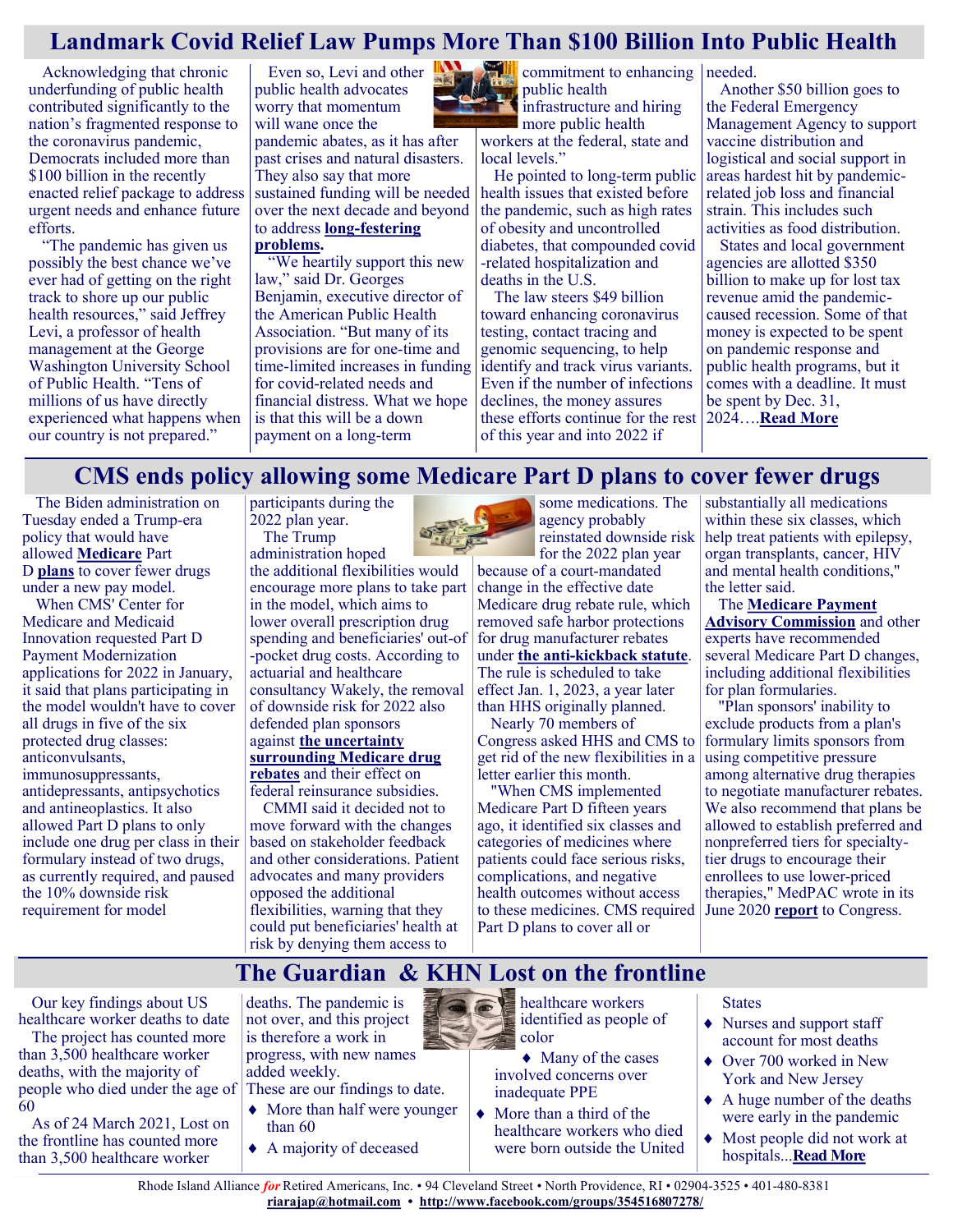#### **Biden Administration Officially Ends Harmful Public Charge Rule**

Last month, the Biden administration **[began work to](https://www.medicarerights.org/medicare-watch/2021/02/04/biden-administration-begins-reversing-harmful-public-charge-rules)  [reverse a harmful public](https://www.medicarerights.org/medicare-watch/2021/02/04/biden-administration-begins-reversing-harmful-public-charge-rules)  [charge immigration rule](https://www.medicarerights.org/medicare-watch/2021/02/04/biden-administration-begins-reversing-harmful-public-charge-rules)** that disproportionately harmed older adults and people with disabilities. Now, **[they have](https://www.cnn.com/2021/03/11/politics/biden-admin-takes-final-step-to-end-trump-era-public-charge-rule/index.html)  [taken the final steps](https://www.cnn.com/2021/03/11/politics/biden-admin-takes-final-step-to-end-trump-era-public-charge-rule/index.html)** to reverse the rule which caused members of some communities to avoid health care and other needed services during the pandemic. The administration is "**[no longer](https://www.uscis.gov/green-card/green-card-processes-and-procedures/public-charge)  [applying](https://www.uscis.gov/green-card/green-card-processes-and-procedures/public-charge)**" the 2019 version of the rule and is reverting to a 1999 iteration, and the Supreme Court **[dismissed cases](https://www.scotusblog.com/2021/03/cases-testing-trumps-public-charge-immigration-rule-are-dismissed/)** that

challenged the legality of the rule because it is no longer being used. Over the past several

years, the Trump administration attempted to curtail immigration through many means, including by denying immigration to those who may need public services like nutrition services, housing assistance, and even health care. The public charge rule change especially penalized older applicants, applicants with medical conditions or disabilities, and people with lower incomes, and forced



families to choose between the services they needed and were entitled

to and the ability to stay in the country.

The rule change was significant, and it was also coupled with widespread misunderstanding and fear about the scope of the change, causing many people, including naturalized citizens, to avoid the use of services they feared could be held against them in the future. This included avoidance of health care like COVID-19 tests, treatment, and vaccines;

health coverage through Medicaid; and help with nutrition and housing.

We applaud the recent decision to abandon this discriminatory and harmful public charge rule. We must encourage the use of appropriate health care, especially during the pandemic. Even more importantly, we must stop all discrimination that impacts older adults, people with disabilities, and their families, and work to ensure everyone has access to the services and supports theyneed to thrive.

## **CMS Reverses Proposed Change That Would Have Weakened Part D Protections**

The Centers for Medicare & Medicaid Services (CMS), the agency that runs the Medicare program, recently reversed a change to Part D demonstration rules announced by the previous administration that would have allowed participating plans to eliminate important beneficiary protections. The Medicare Rights Center and our partners spoke out strongly against the proposed change and encouraged the Biden administration to

uphold these protections. The demonstration,

known as the Part D Payment Modernization Model, is intended to test Part D changes to see if they will change drug spending. The proposal would have allowed plans that participate in the demonstration to reduce the number of medications they cover, including in the "protected classes." These are groups of



medications, like antipsychotics, antidepressants, and antiretrovirals, for which the individual and public health consequences of disruption or interruption of care are so significant that plans are required to cover substantially all of the drugs in that group. The proposal would also have halved the number of medications plans are required to cover in all other groups – from

two to one.

While it is clear that drug prices are too high, limiting beneficiaries' access to needed, life-saving medications cannot be the method used to bring prices down. Medicare Rights commends CMS for responding to stakeholder concerns and deciding not to go forward with these unadvised and dangerous policy changes.

### **Senate narrowly confirms Becerra as health secretary**

Republican Sen. Susan Collins joined all of the Democrats present in the 50-49 vote.

The Senate on Thursday narrowly confirmed Xavier Becerra to lead the Department of Health and Human Services, installing a progressive stalwart in President Joe Biden's Cabinet who's poised to aggressively roll back Trump administration policies and oversee a major expansion of health coverage.

Maine Republican Susan Collins joined all of the Democrats present in the 50-49 vote — the tightest tally for any of Biden's Cabinet picks to date and an unusually narrow margin for an HHS secretary. Becerra, who served in the House for more than two decades before becoming California's Attorney General, will become the first Latino to head the sprawling federal health department.

Thursday's vote came nearly

four months after Becerra emerged as the nominee following **[a turbulent](https://www.politico.com/news/2020/12/06/xavier-becerra-health-human-services-443356)  [process](https://www.politico.com/news/2020/12/06/xavier-becerra-health-human-services-443356)** to fill the key health post amid a global pandemic. The

nomination was then stalled for weeks by a stalemate over how Democrats and Republicans would share power in a 50-50 Senate.

**[The Senate Finance](https://www.politico.com/news/2021/03/03/senate-deadlock-becerra-health-nomination-473327)  [Committee deadlocked](https://www.politico.com/news/2021/03/03/senate-deadlock-becerra-health-nomination-473327)** on the nomination earlier this month, requiring the chamber's Democratic leadership to go through the additional step of bringing up the nomination for Thursday's full Senate vote.

Becerra's immediate focus will be on filling out the ranks of HHS' political appointees. An **[unexpectedly bitter](https://www.politico.com/news/2021/03/18/fda-janet-woodcock-476889)  [fight](https://www.politico.com/news/2021/03/18/fda-janet-woodcock-476889)** over who'll lead the FDA has left an important agency that's part of HHS without a fulltime leader, and is posing an early test of how accommodating



the Biden administration will be to the drug industry. Though Democrats expressed confidence

Becerra would be confirmed, his fate remained in limbo until a procedural vote to advance the nomination last week, when centrist Sens. Joe Manchin (D-W. Va.) and Collins, declared their support. Both cited conversations with Becerra about health issues important to their respective states, including opioid addiction and bringing telemedicine to rural areas, despite disagreements with him on abortion, the public health effects of gun violence and other hot button issues.

Becerra had met with more than 40 senators from both parties, following up three or four times with some who had additional questions or concerns, including Collins.

Outside groups also mobilized

on his behalf, including influential Latino advocacy organizations and heavy-hitters from the health care industry, like the American Hospital Association and the Home Care Association of America, who cited Becerra's policy chops as a member of the House Ways and Means Committee. Becerra also got an assist from some unlikely allies — Republican attorneys general with whom he clashed on Obamacare, abortion rights and other issues but who praised his collaboration on the Covid response and combating opioid abuse.

The support helped to blunt an aggressive effort by congressional Republicans and outside conservative groups to tank the nomination, including **[ads targeting swing](https://www.politico.com/news/2021/02/22/republicans-pressure-democrats-hhs-nomination-470816)** 

**[state senators](https://www.politico.com/news/2021/02/22/republicans-pressure-democrats-hhs-nomination-470816)** who are up for reelection in 2022….**[Read More](https://www.politico.com/news/2021/03/18/xavier-becerra-confirmed-hhs-476981)**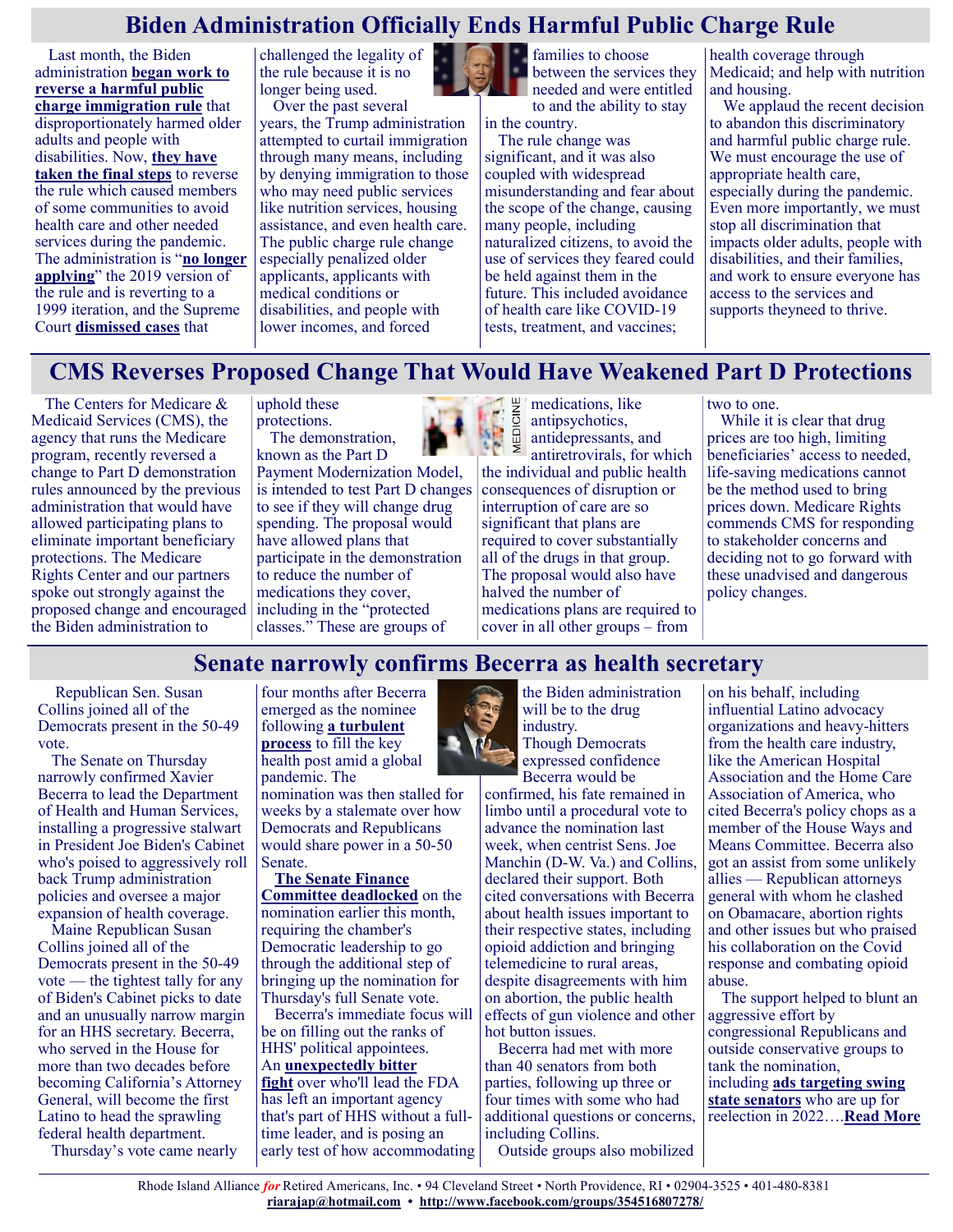#### **Traditional Medicare consistently costs less than Medicare Advantage**

In a concise online memo, the **[Medicare Payment](http://www.medpac.gov/-blog-/for-the-record-medpac-s-response-to-ahip-s-recent-correcting-the-record-blog-post/2021/03/03/for-the-record-medpac-s-response-to-ahip-s-recent-correcting-the-record-blog-post)  [Advisory Committee](http://www.medpac.gov/-blog-/for-the-record-medpac-s-response-to-ahip-s-recent-correcting-the-record-blog-post/2021/03/03/for-the-record-medpac-s-response-to-ahip-s-recent-correcting-the-record-blog-post)**, MedPAC, responded to health insurance industry misinformation about **[Medicare](https://justcareusa.org/well-kept-secrets-of-medicare-advantage-plans/)  [Advantage](https://justcareusa.org/well-kept-secrets-of-medicare-advantage-plans/)**–the private insurance program offering Medicare benefits. MedPAC makes clear that Medicare Advantage has always cost taxpayers more per person than traditional Medicare. The memo should be a wake-up call to Congress and the administration that it is time to do away with Medicare Advantage plans or, at the very least, revise the way they are paid.

According to MedPAC, when compared properly, "Medicare spends more overall for enrollees in Medicare Advantage than the program would have spent for similar

beneficiaries enrolled in traditional FFS Medicare." MedPAC's memo says explicitly that AHIP, the trade association representing the insurers offering Medicare Advantage plans, incorrectly represented Medicare Advantage plan costs in a recent blog post. And, AHIP inaccurately described how MedPAC calculates those costs. Since 2004, MedPAC has

been comparing spending levels in Medicare Advantage and traditional Medicare. In so doing, it first ensures it is making an apples-to-apples comparison. It adjusts its calculations based on differences in people's health status, physical location, and diagnoses, as well as services covered. And, every year, MedPAC finds that Medicare

Advantage spending has been higher than traditional Medicare spending.

In some years, Medicare Advantage spending has been significantly higher than traditional Medicare spending. MedPAC goes out of its way to say that its conclusion should not suggest that Medicare Advantage plans are inefficient. (Based on other MedPAC materials, Medicare Advantage plans spend 87 percent of what traditional Medicare spends on Part A and B services, which could argue for its efficiency but also could suggest that it

#### is **[inappropriately](https://justcareusa.org/office-of-inspector-general-finds-that-part-d-plans-inappropriately-deny-drug-coverage/)  [denying care](https://justcareusa.org/office-of-inspector-general-finds-that-part-d-plans-inappropriately-deny-drug-coverage/)**.)

MedPAC believes that payments to Medicare Advantage plans should come down and is likely

to recommend a Medicare Advantage spending cut, according to Michael Brady of Modern Healthcare. MedPAC commissioners believe plan rates are too high. In response to any spending cuts, Medicare Advantage plans would likely end or reduce the additional benefits they currently offer. Right now, Medicare Advantage plans allegedly put about 14 percent of their payments towards additional benefits, which all taxpayers pay for. And, that's a problem.

Figure 1. Medicare has paid more to MA plans than FFS Medicare :<br>been for the same enrollees, 2004–2021



#### **Don't trust Medicare nursing home star ratings**

Two and a half years ago, I warned people not to be **[misled](https://justcareusa.org/dont-be-misled-by-five-star-nursing-home-ratings/)  [by Medicare five](https://justcareusa.org/dont-be-misled-by-five-star-nursing-home-ratings/)-star nursing [home ratings](https://justcareusa.org/dont-be-misled-by-five-star-nursing-home-ratings/)**. Unfortunately, you still can't trust these nursing home star ratings. If Medicare can't ensure that all nursing homes deliver high quality care, at the very least it needs to rate them appropriately.

The New York

Times **[reports](https://www.nytimes.com/2021/03/13/business/nursing-homes-ratings-medicare-covid.html)** that the nursing home gaming of Medicare star ratings continues. The starrating system is broken. More than two-thirds of the 3,500 nursing homes with five-star ratings have been cited for problems with infection control and patient abuse.

Five-star nursing home ratings continue to be misleading. Of the 130,000 nursing home residents who have died of COVID-19, those in five-star nursing homes were as likely to die as those in one-star nursing



homes. Five-star nursing homes often fail inperson inspections. The New York

Times **[reports](https://www.nytimes.com/2021/03/15/business/california-lawsuit-brookdale-senior-living-nursing-homes.html)** that California is suing Brookdale Senior Living, the nation's largest nursing home chain, for filing false information about its services to Medicare, with the goal of getting a high star-rating. Part of the problem is that Medicare relies mostly on unaudited and self-reported data to determine

the number of stars it gives a nursing home.

Naturally, nursing homes have an incentive to game the system. A five-star rating can lure more people to them and boost profits. Brookdale is alleged to have cooked its payroll books so that CMS would see high staffing levels at its nursing homes, Brookdale also allegedly asked its staff to misrepresent the amount of care their patients receive.

## **Are you claiming a 2020 stimulus payment on your taxes? The IRS will no longer seize it for unpaid debts — but there are exceptions**

The Internal Revenue Service won't take a taxpayer's refund money to pay off any federal debts they owe if that taxpayer claims a 2020 stimulus payment on their tax return, according to a consumer watchdog inside the tax collection agency.

This policy change provides "a needed lifeline to the country's most vulnerable individuals and families," National Taxpayer Advocate Erin Collins said, announcing the IRS decision this week.

Without the fix, Collins said these people could have seen

their stimulus-check money unfairly eaten up by debts at the time they needed it most.

But there is a catch, Collins noted in a **[blog post](https://www.taxpayeradvocate.irs.gov/news/nta-blog-update-on-offset-of-recovery-rebate-credits-the-irs-has-agreed-to-exercise-its-discretion-to-stop-offsets-of-federal-tax-debts/)**. The IRS decision only prevents money being held back to pay federal debts, such as unpaid federal taxes or defaulted student loans. (The Department of Education **[already has a](https://www.marketwatch.com/story/one-of-bidens-first-moves-will-be-extending-the-student-loan-payment-pause-through-sept-30-11611156068)  [moratorium on payments and](https://www.marketwatch.com/story/one-of-bidens-first-moves-will-be-extending-the-student-loan-payment-pause-through-sept-30-11611156068)  [collections](https://www.marketwatch.com/story/one-of-bidens-first-moves-will-be-extending-the-student-loan-payment-pause-through-sept-30-11611156068)** through the end of September.) The decision does not apply to state debts, which include back



past-due child support. The IRS informed

Collins' office, the Taxpayer Advocate Service, of its decision on Monday not to take money for federal debts, but the timeframe on implementation is still being determined.

At this point, anyone who says they are owed their 2020 economic impact payment, also known as a stimulus check, must claim it as a "**[Recovery Rebate](https://www.marketwatch.com/story/how-to-claim-stimulus-money-on-your-2020-taxes-its-really-the-only-vehicle-that-you-have-right-now-11614824506)  [Credit](https://www.marketwatch.com/story/how-to-claim-stimulus-money-on-your-2020-taxes-its-really-the-only-vehicle-that-you-have-right-now-11614824506)**" on their income taxes. The IRS merged people's stimulus money into their tax

taxes owed to a state or refunds and, as a result, the economic impact payment became subject to the same rules that allowed the IRS to seize the refund and pay down the taxpayer's federal and state debts.

That quirk set an unfair playing field for the people seeking their stimulus money now, Collins said. The people getting their economic stimulus payment during the initial distributions did not face the same offset rules, she noted….**[Read More](https://www.msn.com/en-us/money/taxes/are-you-claiming-a-2020-stimulus-payment-on-your-taxes-the-irs-will-no-longer-seize-it-for-unpaid-debts-but-there-are-exceptions/ar-BB1eGClt?ocid=SK2DDHP)**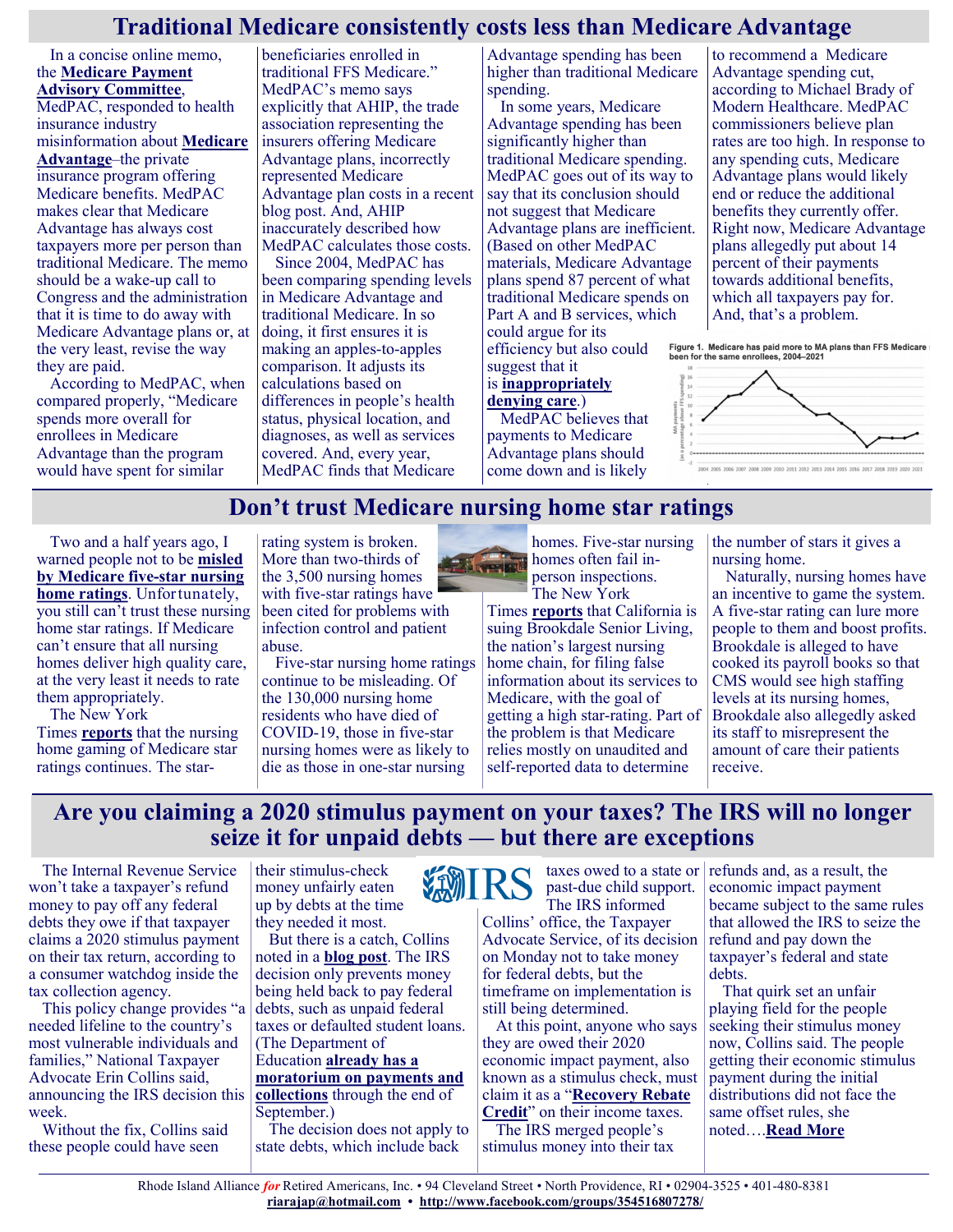## **What's the value of private health insurers?**

Many Americans believe that private health insurance has value. And, many wealthy countries with universal health care rely on private health insurers. What is their value?

With private health insurers, the question is who's in control of coverage and costs. So long as private health insurers are in control of coverage and costs, their incentive is to maximize profits through delays and denials of care. But, private health insurers can add value when they act as third-party administrators.

Most people don't appreciate that even traditional Medicare relies on private health insurers to administer claims. Health insurers serve as claims

processors, following the rules set by the government as to what care to pay for, when to pay for it and how much to pay. Many other wealthy countries also rely on private insurers in this capacity.

When the government offering coverage contracts out claims processing to private health insurers, the government bears the risk, as it does in traditional Medicare. The government is responsible for covering the cost of all the claims, not the insurers. So, insurers have no incentive to stint on coverage. They don't profit from denying care.

In a piece for **[CounterPunch](https://www.counterpunch.org/2021/03/05/the-private-health-insurance-industry-should-it-be-eliminated/)**, John Geyman makes the case that we need to get rid of the US health insurance system that

allows profit-driven insurers to benefit from denying care. It has made health care unaffordable for almost everyone in the US, employers and taxpayers included.

We need a non-profit public financing system that covers everyone, as Geyman says. People cannot count on employers for their coverage, as we have seen during the novel coronavirus pandemic. Workers are not guaranteed their jobs.

Private health insurance also limits people's choice of doctors and choice of treatments.

Insurers **[denied nearly](https://www.kff.org/private-insurance/issue-brief/claims-denials-and-appeals-in-aca-marketplace-plans/)  [one in five in](https://www.kff.org/private-insurance/issue-brief/claims-denials-and-appeals-in-aca-marketplace-plans/)-network [claims](https://www.kff.org/private-insurance/issue-brief/claims-denials-and-appeals-in-aca-marketplace-plans/)** in 2018. And,

private insurance leaves tens of millions of people underinsured, with high out-of-pocket costs.

Furthermore, for reasons that are unclear, the Congressional Budget Office **[reports](https://www.cbo.gov/publication/53826)** that the private health insurance industry receives **[federal subsidies](https://www.bloomberg.com/news/articles/2018-05-23/it-costs-685-billion-a-year-to-subsidize-u-s-health-insurance)  [averaging \\$685 billion a](https://www.bloomberg.com/news/articles/2018-05-23/it-costs-685-billion-a-year-to-subsidize-u-s-health-insurance)  [year.](https://www.bloomberg.com/news/articles/2018-05-23/it-costs-685-billion-a-year-to-subsidize-u-s-health-insurance)** The trajectory we are on is unsustainable….**[Read More](https://justcareusa.org/whats-the-value-of-private-health-insurers/)**

**MEDICARE FOR ALL SAVINGS COMPARED TO CURRENT SYSTEM, 2019** 



Source: Friedman, E. The Case for Medicare for All. Medford, MA, Polity Press, 2020, p. 62.

### **Drug Pricing Bills Pass Senate - Now House Must Pass**

The Senate has passed two measures that, while rather technical in nature, deal the prices of prescription drugs.

One of the bills (S.415) would help lower drug costs by boosting competition and closing loopholes that prevent generics from coming to market. The other bill (S. 164) would direct the Department of Health and Human Services to establish a central website for educational

materials on drugs known as "biosimilars." However, passage of

two measures will have to wait as House leaders struggle over Congress' schedule.

According to Bloomberg.gov, "The House was expected to take up the two measures along with more than a dozen others under suspension of their rules, used largely to wave through minor or non-controversial

legislation, earlier last week, but Republican lawmakers signaled they planned to object …."

The House has not scheduled any legislation for passage this week, and is scheduled for a recess the following two weeks. **Senate to Hold Hearings**

**on Drug Prices** Tomorrow, Tuesday, March 23, the Senate Health, Education, Labor, and Pensions

Committee's Primary Health and Retirement Security Subcommittee is scheduled to hold a hearing on drug prices. The hearing is titled, "Why Does the U.S. Pay the Highest Prices in the World for Prescription Drugs?"

We will update you next week if any significant news comes out of that hearing.

## **Some State Policymakers Pushing Tax Cuts Amid Widespread Hardship**

Even as some states take **[steps](https://www.gov.ca.gov/2021/02/23/governor-newsom-signs-legislative-package-providing-urgent-relief-to-californians-experiencing-pandemic-hardship/)** to help people who are struggling the most due to the pandemic and recession, policymakers in some other states are doing exactly the opposite of what this crisis calls for: proposing extreme tax cuts that would primarily benefit the well-off, weaken the state's ability to help those facing hard times, and worsen racial and economic inequities.

Because of the pandemic, millions of people are **[going](https://www.cbpp.org/research/poverty-and-inequality/tracking-the-covid-19-recessions-effects-on-food-housing-and)  [without enough food, facing](https://www.cbpp.org/research/poverty-and-inequality/tracking-the-covid-19-recessions-effects-on-food-housing-and)  [eviction, and struggling to pay](https://www.cbpp.org/research/poverty-and-inequality/tracking-the-covid-19-recessions-effects-on-food-housing-and)  [their utility bills and other](https://www.cbpp.org/research/poverty-and-inequality/tracking-the-covid-19-recessions-effects-on-food-housing-and)  [household expenses](https://www.cbpp.org/research/poverty-and-inequality/tracking-the-covid-19-recessions-effects-on-food-housing-and)**. Millions of children have effectively **[lost](https://governor.wv.gov/News/press-releases/2021/Pages/2021-West-Virginia-State-of-the-State-Address.aspx)** a year of schooling. **[Depression,](https://www.npr.org/sections/health-shots/2020/09/02/908551297/pandemics-emotional-hammer-hits-hard) [suicidal](https://jamanetwork.com/journals/jamanetworkopen/fullarticle/2776559)  [thoughts,](https://jamanetwork.com/journals/jamanetworkopen/fullarticle/2776559)** and **[other mental](https://www.cdc.gov/mmwr/volumes/69/wr/mm6932a1.htm?s_cid=mm6932a1_w)** 

#### **[health](https://www.cdc.gov/mmwr/volumes/69/wr/mm6932a1.htm?s_cid=mm6932a1_w)**

**[problems](https://www.cdc.gov/mmwr/volumes/69/wr/mm6932a1.htm?s_cid=mm6932a1_w)** increased sharply after the pandemic hit. All that suffering — which has been concentrated in lowincome communities and communities of color — adds to pre-existing hardships, worsening the pandemic's toll and highlighting the need to finally address these inequities. Meanwhile, the stock market has hit record highs and incomes among the well-off have *risen*.

Yet Governor Tate Reeves of Mississippi and Governor Jim Justice of West Virginia, two states with high poverty rates even before the pandemic, have proposed *eliminating* their state income taxes, which account for 31 and 40 percent of state tax



revenues, respectively. They say this wouldn't reduce funding for schools, health care, and other services

because people and businesses would flock to their states. This claim assumes that state taxes are the driving factor in where people and businesses locate, but **[studies show they aren't.](https://www.cbpp.org/research/state-budget-and-tax/raising-state-income-tax-rates-at-the-top-a-sensible-way-to-fund-key)**

Further, because the income tax is the only major state tax based on ability to pay, eliminating it would ultimately shift who pays for schools, health care, and other services away from the wealthy and toward low-income people, who not only have been hit hardest by the pandemic but **[already](https://itep.org/whopays-map/)  [pay more of their income in](https://itep.org/whopays-map/)  [state and local taxes](https://itep.org/whopays-map/)** than

wealthy families do. In fact, the Mississippi House recently passed a bill to raise the state sales tax rate to replace part of the lost income tax revenue. Sales taxes fall much harder on families with less income, since they must spend a larger share of their income to buy necessities. (When Mississippi's white supremacist legislature adopted the nation's first general sales tax in 1932, policymakers **[considered](https://www.cbpp.org/research/state-budget-and-tax/advancing-racial-equity-with-state-tax-policy)** this a *feature* of the sales tax because it enabled them to shift state taxes from property owners, most of whom were white, to consumers with little else to tax, many of whom were Black.) Governor Justice's plan in West Virginia also includes a sales tax hike…..**[Read Mor](https://www.cbpp.org/blog/some-state-policymakers-pushing-tax-cuts-amid-widespread-hardship)**e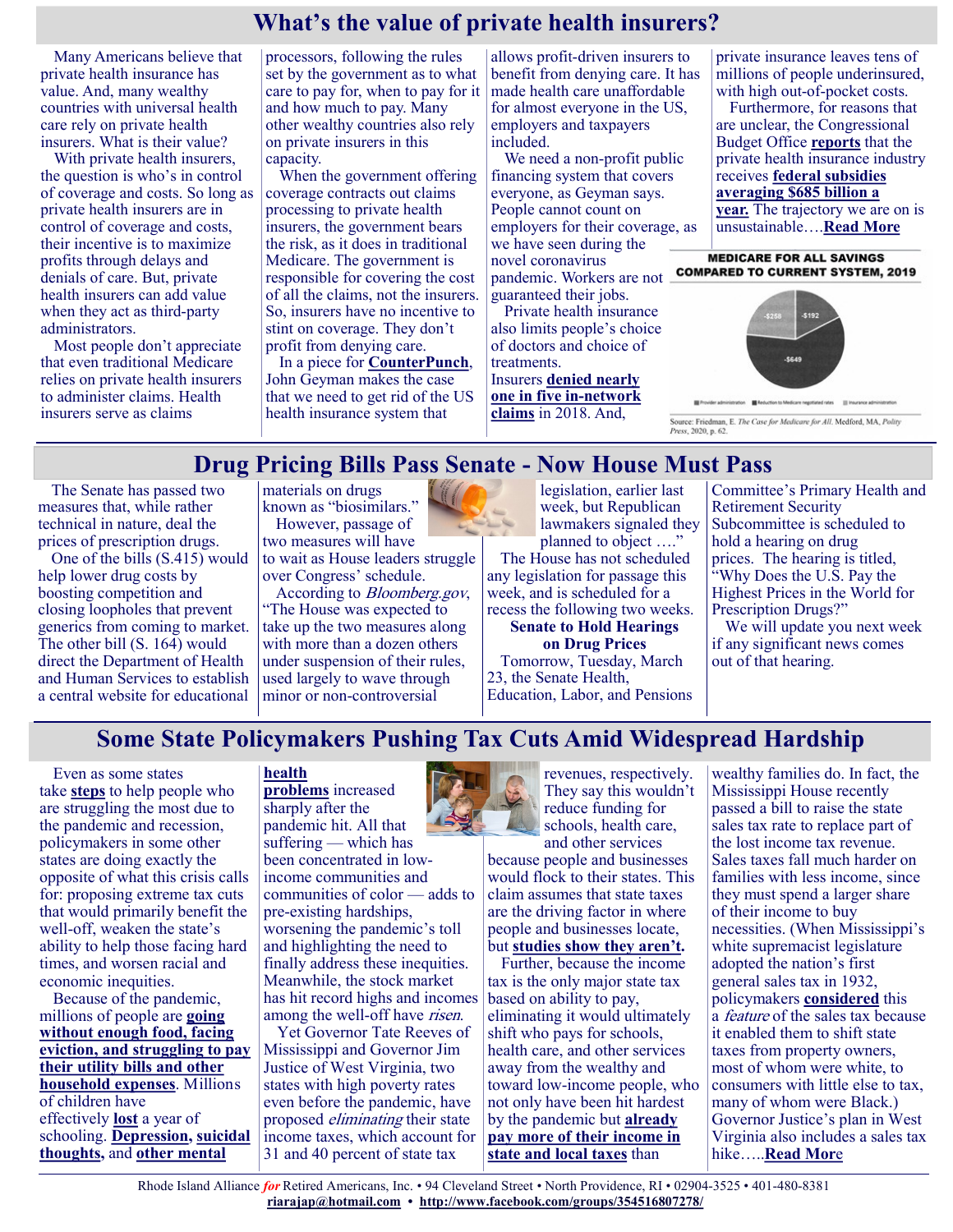#### **Surprise! Congress Passes Legislation Banning Surprise Medical Bills**

Last year, more than onefourth of participants in TSCL's Senior Survey reported that they had received a "surprise" medical bill in the past 12 months. While surprise medical bills can refer to any number of situations, including a sudden cost increase for prescriptions, recent legislation passed in December of 2020 addresses a certain type. Specifically, medical bills that a patient unexpectedly receives when treated by an out-of-network provider at an in-network facility.

This is a problem that affects retirees enrolled in Medicare Advantage plans much more so than those who have Medigap supplemental coverage which allows enrollees to see any provider that accepts

Medicare. To reduce the costs of care, and to keep premiums low for consumers, Medicare Advantage plans (and health plans covering adults younger than 65) contract with doctors and hospitals to create networks. Cost is a predominant concern and, in the process, plans create networks that exclude higher cost providers.

This creates problems especially in emergency room visits when the patient may require pricey services such as those from an air ambulance, doctor or other provider that does not have a contract with the patient's Medicare Advantage plan. When health plans get such bills, they can reject the claim and patients



wind up on the hook for the "balance bill." While the average emergency room visit is just above \$600, some patients have received surprise bills greater

than \$100,000 from out-ofnetwork providers.

Consequently, surprise billing is universally loathed. More than eighty percent of participants in TSCL's 2020 Senior Survey wanted Congress to prohibit surprise medical bills, and the legislation that was signed into law in December prohibits this practice.

It's not perfect — we still have a year to go before implementation starts. However, starting in 2022, consumers will no longer receive surprise or "balance bills" when they are

unknowingly treated by out-ofnetwork providers. Patients will pay only the deductible and copayment amounts they ordinarily would under the innetwork terms of their insurance plans. Medical providers will not be allowed to hold patients responsible for difference between the amount they get and the higher fees they would like to charge. Instead providers will have to work that out with insurers.

While that part is good news for consumers, TSCL is closely watching to see how these changes may impact Medicare Advantage premiums and emergency room co-insurance costs. And unfortunately, drug costs are likely to continue to shock us unless Congress takes action to address that next!

#### **Health Provisions in American Rescue Plan Act Improve Access to Health Coverage During COVID Crisis**

The American Rescue Plan Act includes several vital provisions that would make comprehensive coverage more affordable and accessible for millions of people. The COVID-19 relief law enhances for two years premium tax credits available through the health insurance marketplaces, boosts financial incentives for additional states to rapidly expand Medicaid, and takes other steps to improve access to health coverage during the health and economic crisis.

Consistent with a proposal President Biden outlined in January, the Act eliminates premiums for many low-income people who are already eligible for plans in the Affordable Care Act (ACA) marketplaces and vastly reduces premiums for others. It extends new help with premiums to people with somewhat higher incomes who face high premium burdens. And it protects marketplace enrollees who experienced income fluctuations last year from large repayments of their premium tax credits to the federal government. Additional provisions will bring down insurance costs for specific

populations, such as those who receive unemployment benefits and those who lose their jobs but want to temporarily maintain their job-based health insurance.

The law also offers a strong incentive for the 14 states that have not yet implemented the ACA's Medicaid expansion to quickly do so by providing increased federal funds to states that newly expand. If the remaining states expanded Medicaid, nearly 4 million uninsured low-income adults, including about 640,000 essential or front-line workers, could gain coverage. Those who could gain coverage also include over 2 million people now in the so-called coverage gap — that is, people whose incomes are below the poverty line, and thus ineligible for premium tax credits for marketplace coverage, but who are ineligible for Medicaid under their state's rules.

Improving premium tax credits and further expanding Medicaid, in particular, will provide much-needed assistance to people who need help obtaining or affording health coverage. Comprehensive health coverage is important under any circumstances because it improves people's access to care, financial security, and health outcomes when they get sick. But preserving and extending coverage is even more important in the COVID crisis because it shields families from financial hardship and supports public health efforts, easing people's access to testing, treatment, and vaccines. **Premium Tax Credit** 

#### **Improvements Provide Significant Financial Help**

The American Rescue Plan Act boosts premium tax credits for 2021 and 2022, eliminating or reducing premiums for millions of current marketplace enrollees to ensure that no marketplace enrollee spends more than 8.5 percent of their income on premiums, irrespective of their income….**[Read More](https://www.cbpp.org/research/health/health-provisions-in-american-rescue-plan-act-improve-access-to-health-coverage)**

#### The American Rescue Plan Act Will Make **Marketplace Coverage More Affordable**

Monthly premium for benchmark marketplace coverage for a 45-year-old. based on national average premium



Note: These premiums are applicable in all states except for those with different poverty level standards than the national standard (Alaska and Hawai'i) and those states that subsidize marketplace premiums beyond the federal subsidy (California, Massachusetts, New York, and Vermont

Source: CBPP calculations based on American Rescue Plan Act

CENTER ON BUDGET AND POLICY PRIORITIES I CBPP.ORG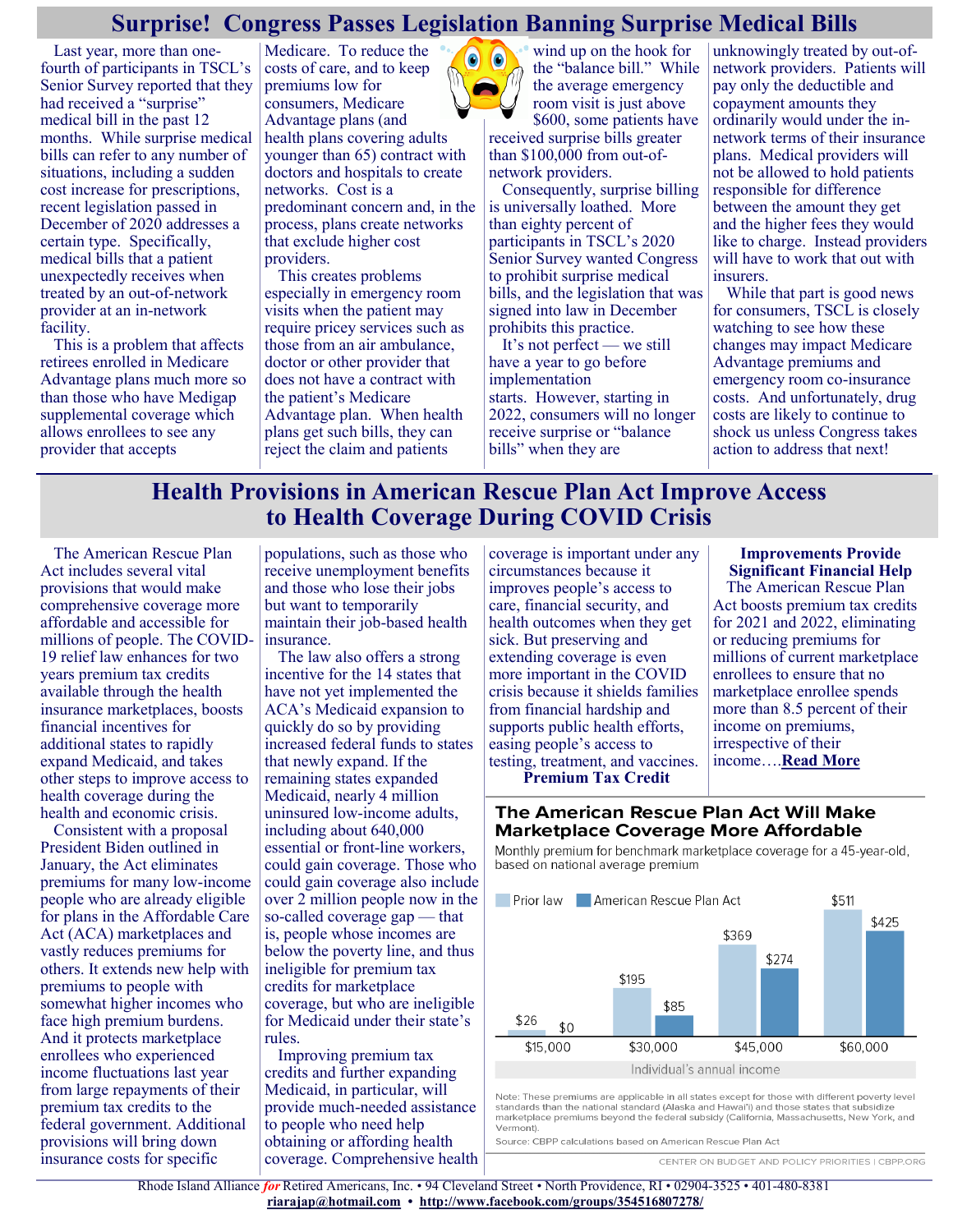# **RIARA HealthLink Wellness News** *Redige Controly* **Redige Control**y



# **Many U.S. Mammography Centers Aren't Following Expert Guidelines: Report**

An ongoing debate about when and how often women should undergo screening mammograms is intensifying in medical circles.

A new study and an editorial published online March 15 in JAMA Internal Medicine are adding new fuel to the fight.

The research suggests many U.S. screening centers are testing women earlier and more often than necessary, and an accompanying editorial warns that "recommendations from breast cancer centers for frequent screening mammography in younger women may do more harm than good."

That prompted a rapid response from the American College of Radiology (ACR) and 74. The USPSTF says earlier Society of Breast Imaging, which called both pieces misleading. The groups added that the writers ignored racial and regional disparities.

So, when should a woman start having mammograms and how often should she go? As the latest debate suggests, it all depends on who you ask.

"We should engage in shared decision making with our patients, to discuss the pros and cons of breast cancer screening," said study author Dr. Jennifer Marti, a breast surgeon at Weill

Cornell Medical Center in New York City. "Women should decide if beginning screening at age 45 to 50 or earlier, at age 40, is best for them."

Marti noted that the U.S. Preventive Services Task Force (USPSTF) supports beginning screening mammograms at age 50 and then every two years to screening should be based on an individual evaluation of risks and benefits. That's in line with most breast cancer screening around the world.



For the new study, the researchers looked at 487 U.S. centers that provide recommendations on

screening mammography. Of 431 centers that

recommended a starting age, 87% advise women to begin screening at age 40;  $8\%$ recommended starting at age 45; and nearly 5% at age 50, the study found.

Of 429 centers that also recommended how often women should get checked, about eight in 10 suggested yearly screening.

The researchers wrote that USPSTF and American Cancer Society recommendations reflect data pointing to the potential harms of earlier screening. Those include false-positive findings, and unnecessary biopsies, surgeries and other therapies for benign or slowgrowing tumors.

The study pointed out, however, that best screening practices may differ for high-risk

groups, such as Ashkenazi Jewish and Black women.

"The public advice provided by high-volume breast centers in the U.S. suggests that these centers may prioritize factors not reflected in the data, such as patient and physician preferences, recommendations from specialty societies, concerns about litigation or possible financial considerations," the study authors concluded.

Dr. Anand Habib of the University of California, San Francisco, co-wrote the accompanying editorial.

Over a decade, the editorial noted, false-positive rates for annual screening were 61% compared to 42% for screening every other year. The risk of biopsy from false positives was 7% for annual mammography and 4.8% for the biennial screening….**[Read More](https://consumer.healthday.com/3-18-many-u-s-mammography-centers-arent-following-expert-guidelines-2651036077.html)**

**Which age to start?**

# **COVID Reinfection Is Rare, But Seniors More Vulnerable**

Reinfection with COVID-19 in Less than  $1\%$  of those people who've already had the illness is very rare, and most people are protected against reinfection for at least six months, a new report finds. However, immunity appears to drop sharply in those aged 65 and older, researchers found.

Reporting Wednesday in The Lancet, a team of Danish scientists looked at reinfection rates among 4 million people during the second surge of COVID-19 -- from September through Dec. 31 -- and compared this to infection rates during the first surge between March and May.

Of the 11,068 people who tested positive during the first surge, only 72 tested positive again during the second.

But age mattered.

The older age group had only about 47% protection against repeat infection, compared to younger people who seemed to have about 80% protection from reinfection, the team discovered. under 65 were reinfected, while 3.6% of people 65 and older suffered a second bout of COVID-19.

The finding does not come as a complete surprise, since people's immune systems weaken as they age.

"Given what is at stake, the results emphasize how important it is that people adhere to measures implemented to keep themselves and others safe, even if they have already had COVID -19," study co-author Dr. Steen Ethelberg, of the Statens Serum Institut in Denmark, said in a journal news release.

"The take away is that the elderly must continue to practice mitigation measures such as wearing masks and social distancing — along with getting vaccinated — even if they have been previously diagnosed with COVID-19," said Dr. Robert Glatter, an emergency physician who's cared for many patients

with the illness "Rapid vaccination is our single best weapon against the continued spread of COVID-19," said Glatter, who practices at Lenox Hill Hospital in New York City. Dr. Amesh Adalja is an

infectious disease specialist and senior scholar at the Johns Hopkins Center for Health Security in Baltimore. He said that second bouts of COVID-19 might not turn out to be as severe as a first encounter, at least.

"We've known that with other coronaviruses, reinfection is common after a several monthslong period of time — which appears to be the case with SARS-CoV-2 as well — and they are are generally mild," he said. "It is important to know what severity of clinical symptoms and level of contagiousness these rare reinfections are associated with." In a commentary that

accompanied the study,

immunologists Dr. Rosemary Boyton and Daniel Altmann, of Imperial College London, called the variation in reinfection rates "relatively alarming." "Only 80% protection from reinfection in general, decreasing to 47% in people aged 65 years and older, are more concerning figures than offered by previous studies," they wrote."These data are all confirmation, if it were needed, that for SARS-CoV-2 the hope of protective immunity through natural infections might not be within our reach and a global vaccination program with highefficacy vaccines is the enduring solution."

Edwards noted that, "There's a reason why people over 60 have to get extra vaccines to boost their immunity to various infections, because we know that the immune system starts waning in later life."...**[Read](https://consumer.healthday.com/3-18-covid-reinfection-rates-much-higher-in-seniors-study-2651127498.html)  [More](https://consumer.healthday.com/3-18-covid-reinfection-rates-much-higher-in-seniors-study-2651127498.html)**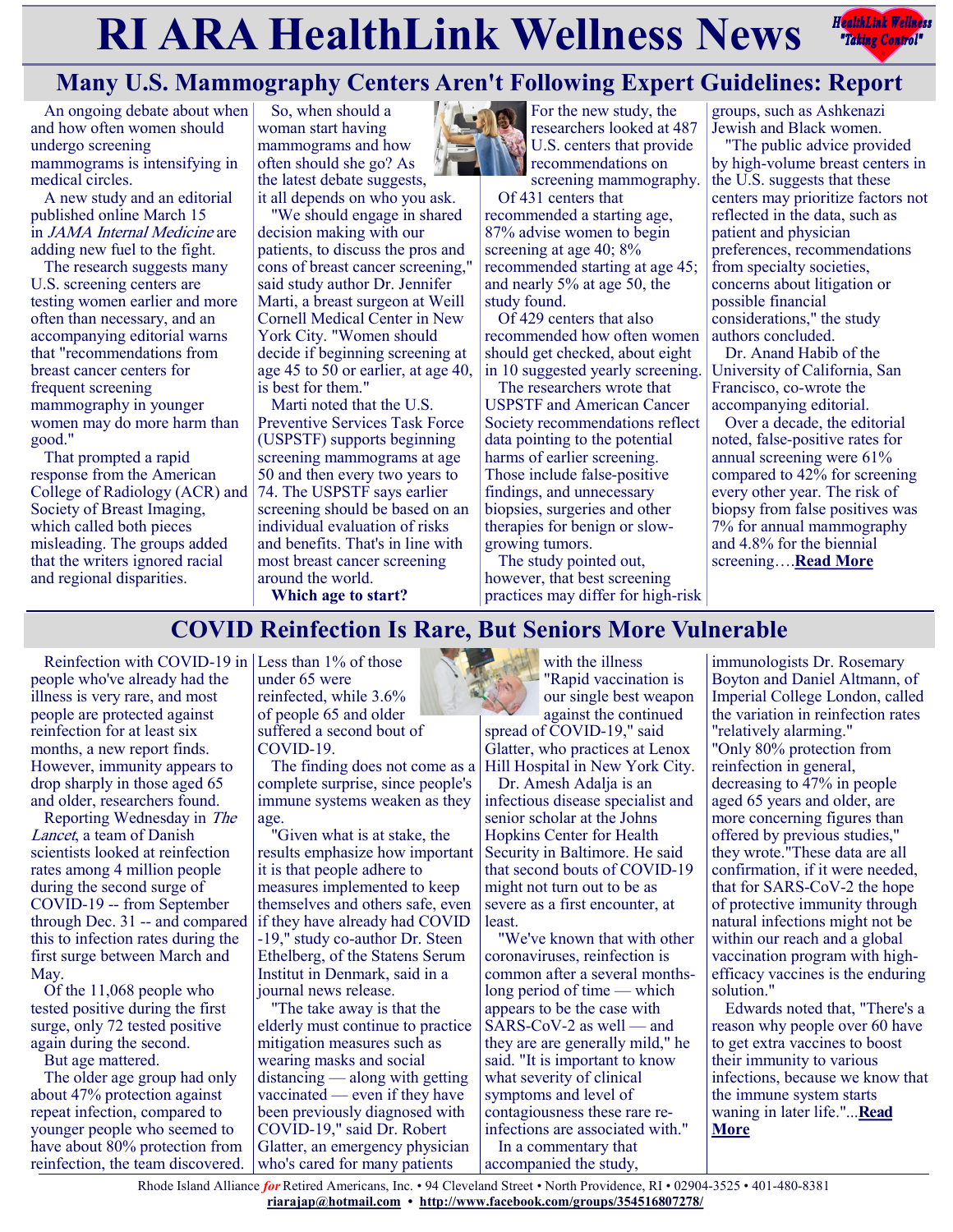#### **Another Study Finds COVID Patients Face Higher Risk for Stroke**

A new study adds to mounting 1.4% of COVID patients evidence that COVID patients have an added risk of stroke.

Researchers analyzed data on more than 20,000 U.S. adults hospitalized with COVID-19 between January and November 2020. The analysis found that their risk of stroke was higher than for patients with other types of infections, including flu.

"These findings suggest that COVID-19 may increase the risk for stroke, though the exact mechanism for this is still unknown," said lead author Dr. Saate Shakil, a cardiology fellow at the University of Washington.

The new study found that

had a stroke confirmed by diagnostic imaging.

Of those, 52.7% had an ischemic stroke (caused by blocked blood flow to the brain); 45.2% had a bleeding or unspecified type of stroke; and 2.5% had a transient ischemic attack (also called a mini-stroke or TIA).

COVID patients who suffered a stroke were more likely to be male (64%) and older (average age: 65) than those who didn't have a stroke (average age: 61).

The study revealed that 44% of ischemic stroke patients had type 2 diabetes, compared with



about one-third of patients who didn't have a stroke. Eight in 10

ischemic stroke patients had high blood pressure, compared to 58% of non-stroke patients.

The heart rhythm disorder atrial fibrillation was found in 18% in ischemic stroke patients and 9% in those without stroke, the study found.

Stroke patients averaged 22 days in the hospital -- 12 days more than patients who didn't have a stroke.

In-hospital deaths were more than twice as high among stroke patients (37%) than in those

without stroke (16%).

Black patients accounted for 27% of COVID patients in the study, and 31% of ischemic stroke cases, according to findings presented Friday at a virtual meeting of the American Stroke Association.

Research presented at meetings is typically considered preliminary until published in a peer-reviewed journal.

"As the pandemic continues, we are finding that coronavirus is not just a respiratory illness, but a vascular disease that can affect many organ systems," Shakil said in a meeting news release.

#### **How Oral Health May Affect Your Heart, Brain and Risk of Death**

Dental cavities could significantly increase the risk of a life-threatening stroke from bleeding in the brain, according to new research.

Past studies have shown a link between gum infection and stroke, but few studies have looked into what role dental cavities might play. In the new study, researchers looked specifically at cavities and intracerebral stroke, which occur when an artery in the brain bursts and floods surrounding tissue with blood.

Researchers looked at data from 6,506 people without stroke, and then followed them for 30 years. For the first 15 years, those who developed cavities had a slightly higher risk for stroke from brain bleed, but their risk shot up dramatically in the next 15 years.

In the second half of the study period, people with cavities had 4.5 times higher risk of a stroke from brain bleed than those without cavities, after adjusting for age, gender, race and high blood pressure.

Dr. Souvik Sen, co-author of the study, said it was one of the first times cavities and intracerebral stroke had been studied in people. While brain bleeds, also called as intracerebral hemorrhages, account for only 10% to 20% of all strokes, they're more deadly than the more common ischemic strokes, which occur when blood flow through an artery is blocked.

While doctors can manage the risk for ischemic stroke in several ways, options are limited for brain bleeds, he said.



light on how we can address and prevent this more devastating form of stroke," said Sen, professor and chair of the department of neurology at University of South

Carolina School of Medicine. South Carolina medical student Elizabeth LaValley presented the research this week at the American Stroke Association's virtual International Stroke Conference. It was one of two studies Sen and his colleagues offered for the conference on the topic of oral disease and stroke. The second study showed gum disease is associated with damage to the brain's tiny blood vessels. Study findings are considered preliminary until published in a peer-reviewed journal.

Sen said gum disease can be caused by 20 to 30 different types of bacteria, but cavities are predominantly caused by one: Streptococcus mutans, which has been shown in animal studies to be linked with brain bleeds.

While Streptococcus mutans was the most likely "culprit" in the study's results, Sen said, a limitation of the research is that it didn't pinpoint the type of bacteria responsible for the dental cavities. He's currently researching that question in another study, and he'd like to see future work done on whether antibiotics or other treatments for dental cavities that may lower the risk of intracerebral stroke….**[Read More](https://consumer.healthday.com/aha-news-how-oral-health-may-affect-your-heart-brain-and-risk-of-death-2651142372.html)**

#### **Lockdowns Are Putting People With Eating Disorders in Crisis**

At Eating Recovery Center, which offers treatment and services for people who have eating disorders, intensive outpatient and partial hospitalization programs were switched to virtual when the pandemic began.

But that didn't sit well with people who were working on their recovery.

"Our patients said, 'You can't do this. This is not enough support for us," said Ellen Astrachan-Fletcher, a certified

eating disorder specialist and regional clinical director at the Eating Recovery Center in Chicago. "And within a week, we brought partial hospitalization back on site because we realized that the risk to them not getting treatment on site was worse than the risk to them coming out in public."

Among those who are facing fear, isolation and loss during the pandemic are people who



experience eating disorders, such as anorexia, bulimia and binge eating, according to recent research from

Anglia Ruskin University in Cambridge, England.

"It's been well-documented that people with eating disorders control their eating in a negative way, because they feel that they have control over that behavior and there are other areas of their life that they don't have control in," said study author Mike

Trott, a PhD researcher at Anglia Ruskin University.

Researchers from the university reconnected with participants from a 2019 study on body dysmorphia, exercise addiction and eating disorders, to find out how COVID-19 restrictions in 2020 may have impacted their eating disorders. The 319 participants were health club members with an average age of 37...**[Read More](https://consumer.healthday.com/3-18-lockdowns-are-putting-people-with-eating-disorders-in-crisis-2651008134.html)**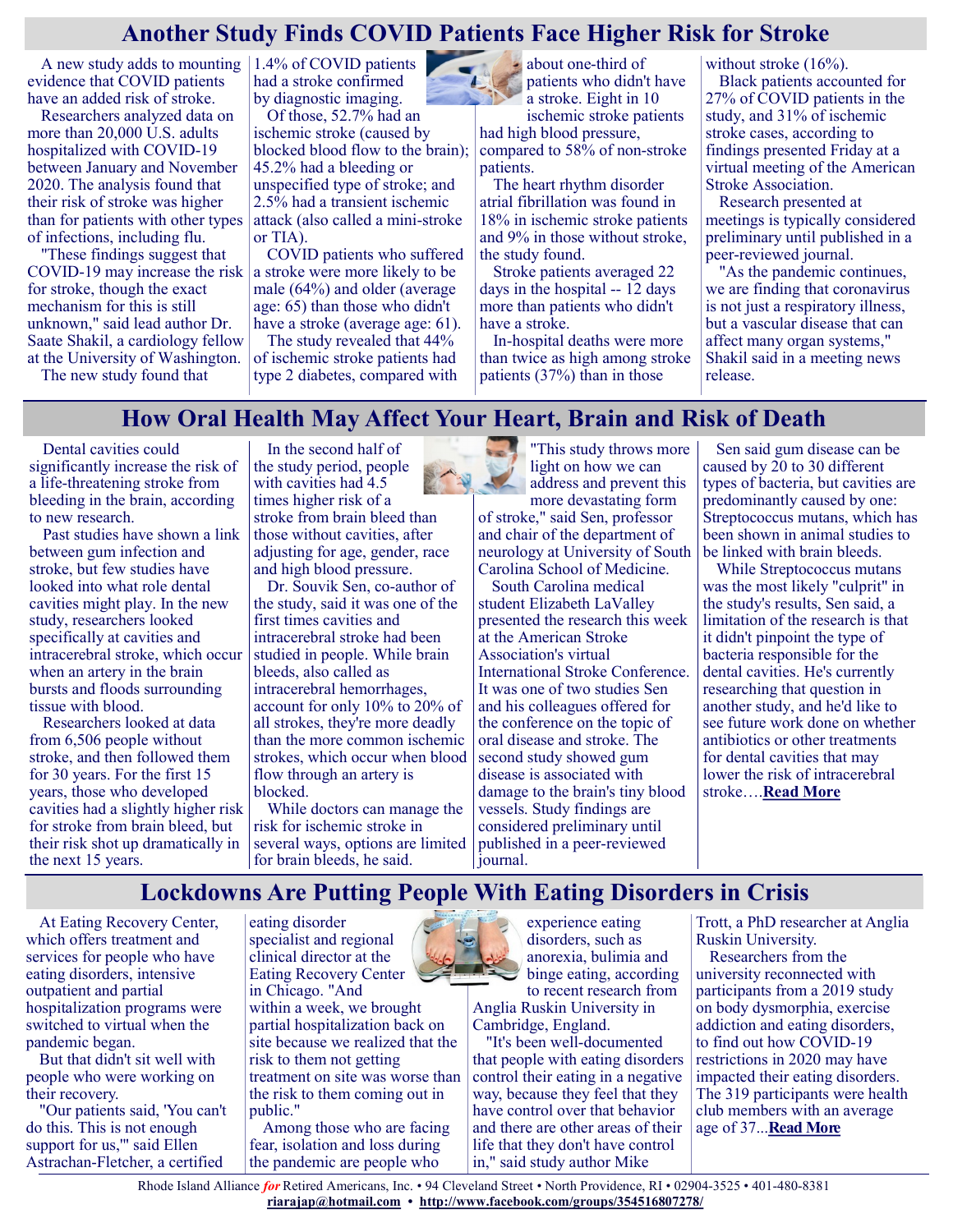#### **Coronavirus: Why isn't every older adult vaccinated?**

Eighty percent of people in the US who have died of COVID-19 have been over 65, so the Centers for Disease Control (CDC) rightly prioritized vaccinations for people over 65. In turn, states have done a pretty good job of ensuring that older adults living in long-term care facilities are vaccinated. But, many older adults living in the community are still waiting to get vaccinated; why isn't every older adult vaccinated?

It is unconscionable that in 2021 the US has such a weak public health infrastructure that it has not yet vaccinated millions of older adults. And, our fragmented private health insurance system has been of

little if any help. lnstead, in many parts of the country, states have left it to charities and other organizations

to ensure people are vaccinated. Without assistance, older adults will not be vaccinated. A

lot of older adults are not able to schedule a vaccine appointment on their own; they might not even know that vaccines are available for them. Many older adults do not have computers. Others have no ability to travel to get the vaccine.

For the most part, the US put the burden on individuals, including frail and vulnerable older adults, to make their own vaccine appointments. Why is the US so backwards? Why



aren't hospitals calling the oldest and most medically compromised members of their communities

and scheduling appointments for them? Israel and other developed countries actively reach out to residents and schedule appointments for them.

The amount of time all of us are wasting trying to schedule a vaccine appointment could be put to far better use. And, the amount of effort it takes is keeping people from getting vaccine appointments. As a general rule, vaccine sites are not vaccinating people who have not scheduled an appointment.

Consequently, people living alone who are least able to fend for themselves are also the least likely to have gotten vaccinated. It's the healthier older adults who have been vaccinated. In order to enhance your chances of booking a vaccine appointment, you need to be aware of the multiple web sites that offer information on vaccine availability.

The Biden administration is now partnering with health insurers to ensure older adults are all vaccinated. The priority is reaching underserved communities. Time will tell how well that will work.

# **Coming Soon: Once-a-Week Insulin Injections?**

**FERRARESE** 

Daily insulin jabs can be the bane of existence for people who live with type 2 diabetes, but an investigational onceweekly insulin shot may be a game changer for these folks.

While the research is still in its early stages, the new drug called basal insulin Fc (BIF) is given once a week and appears to be just as effective at controlling blood sugar (glucose) as insulin degludec,

the gold standard once-a -day shot.

The once-a-week shot is as safe as insulin

degludec and may be better at reducing risk for dangerous low blood sugar (hypoglycemia) throughout the day and night, the new study showed.

The major benefit of onceweekly insulin is that more people will be willing to comply with the treatment, said Dr. John

Buse, chief of endocrinology and director of the Diabetes Center at the University

of North Carolina at Chapel Hill. Better compliance prevents complications of diabetes, including heart disease, vision loss and kidney problems, he added.

"It is 52 injections a year instead of 365 to 700+," said Buse, who was not involved

with the new study. "On the 100th year anniversary of the discovery of insulin, it is amazing to see continued innovation in insulin therapy."

Both insulin degludec and BIF are forms of basal or background, long-lasting insulin. They control blood sugar levels between meals and are released 24 hours a day….**[Read More](https://consumer.healthday.com/3-22-coming-soon-once-a-week-insulin-injections-2651115458.html)**

# **So You're Vaccinated Against Covid. Now What?**

As you surely know, this country's covid vaccination effort has been plagued by major birth pangs: registration snafus, **[poor](https://californiahealthline.org/news/article/kaiser-permanente-hmo-major-player-in-covid-vaccine-distribution-trouble-vaccinating-members/)  [communication,](https://californiahealthline.org/news/article/kaiser-permanente-hmo-major-player-in-covid-vaccine-distribution-trouble-vaccinating-members/) [f](https://www.cnn.com/2021/03/02/us/desantis-florida-covid-vaccine-sites/index.html)aulty data** and a scant supply of vaccine — all exacerbated by inequitable allocation, **[alleged political](https://www.cnn.com/2021/03/02/us/desantis-florida-covid-vaccine-sites/index.html)  [favoritism](https://www.cnn.com/2021/03/02/us/desantis-florida-covid-vaccine-sites/index.html)** and [unseemly](https://www.latimes.com/california/story/2021-03-09/pasadena-cancels-covid-19-vaccine-clinic-line-cutters)  [jockeying](https://www.latimes.com/california/story/2021-03-09/pasadena-cancels-covid-19-vaccine-clinic-line-cutters) for shots. Still, as of Friday, over 118 million shots had gone into arms, and about **[42 million people,](https://covid.cdc.gov/covid-data-tracker/#vaccinations)  [12.6% of the nation's](https://covid.cdc.gov/covid-data-tracker/#vaccinations)  [population](https://covid.cdc.gov/covid-data-tracker/#vaccinations)**, had been fully vaccinated. Nearly one-quarter of U.S. residents have had at least one dose. The vaccine rollout is finally ramping  $up$  — just as the deadly winter surge has ended, dramatically reducing infection

President Joe Biden has promised enough vaccine for **[every adult in the](https://www.nytimes.com/2021/03/02/us/politics/merck-johnson-johnson-vaccine.html)  [country](https://www.nytimes.com/2021/03/02/us/politics/merck-johnson-johnson-vaccine.html)** by the end of May and dangled the hope of a return to semi-normalcy **[by July](https://www.whitehouse.gov/briefing-room/speeches-remarks/2021/03/11/remarks-by-president-biden-on-the-anniversary-of-the-covid-19-shutdown/)** 

**[4](https://www.whitehouse.gov/briefing-room/speeches-remarks/2021/03/11/remarks-by-president-biden-on-the-anniversary-of-the-covid-19-shutdown/)**. We'll see if that happens. Unfortunately, ill-advised behavior, or a mutant strain of the covid virus — or both could still ignite another surge. And we're not entirely certain to what extent vaccination prevents you from infecting unvaccinated people, or for how long it protects against covid. Bottom line: Optimism is warranted, but all of us — even the vaccinated — still need to be careful. In case you missed it, the

rates, hospitalizations and deaths. Prevention issued new **[public](https://www.cdc.gov/coronavirus/2019-ncov/vaccines/fully-vaccinated-guidance.html#anchor_1615143336158)**  Centers for Disease Control and

**[health guidelines](https://www.cdc.gov/coronavirus/2019-ncov/vaccines/fully-vaccinated-guidance.html#anchor_1615143336158)** March 8 that offered a small glimpse of what the notso-distant future might

hold if enough people are vaccinated. The most striking point was that it's OK for vaccinated individuals to meet indoors

with *unvaccinated* members of another household, without masks, as long as nobody in that household is at risk for severe covid.

That's big news if you've not seen your children or grandchildren in person for a while. If you are fully vaccinated, it's now likely safe to visit with them indoors without masks, regardless of their vaccination status. You can even hug them. As long as they don't live too

far away, that is: The CDC **[still](https://www.cdc.gov/coronavirus/2019-ncov/travelers/travel-during-covid19.html)  [frowns](https://www.cdc.gov/coronavirus/2019-ncov/travelers/travel-during-covid19.html)** on long-distance travel. If everybody in your group is vaccinated, so much the better. In that case, hosting a maskless dinner party inside your home, for example, is "likely a low risk," according to the new guidance.

But Dr. George Rutherford, a professor of epidemiology at the University of California-San Francisco, warns not to interpret this new freedom too liberally: "People say, 'Oh, we can have a wedding reception for 50 people at a hotel as long as they are all vaccinated.' I say, 'What about the people serving you — are they all vaccinated? And the band?'"...**[Read More](https://khn.org/news/article/asking-never-hurst-advice-for-fully-vaccinated-be-careful/)**